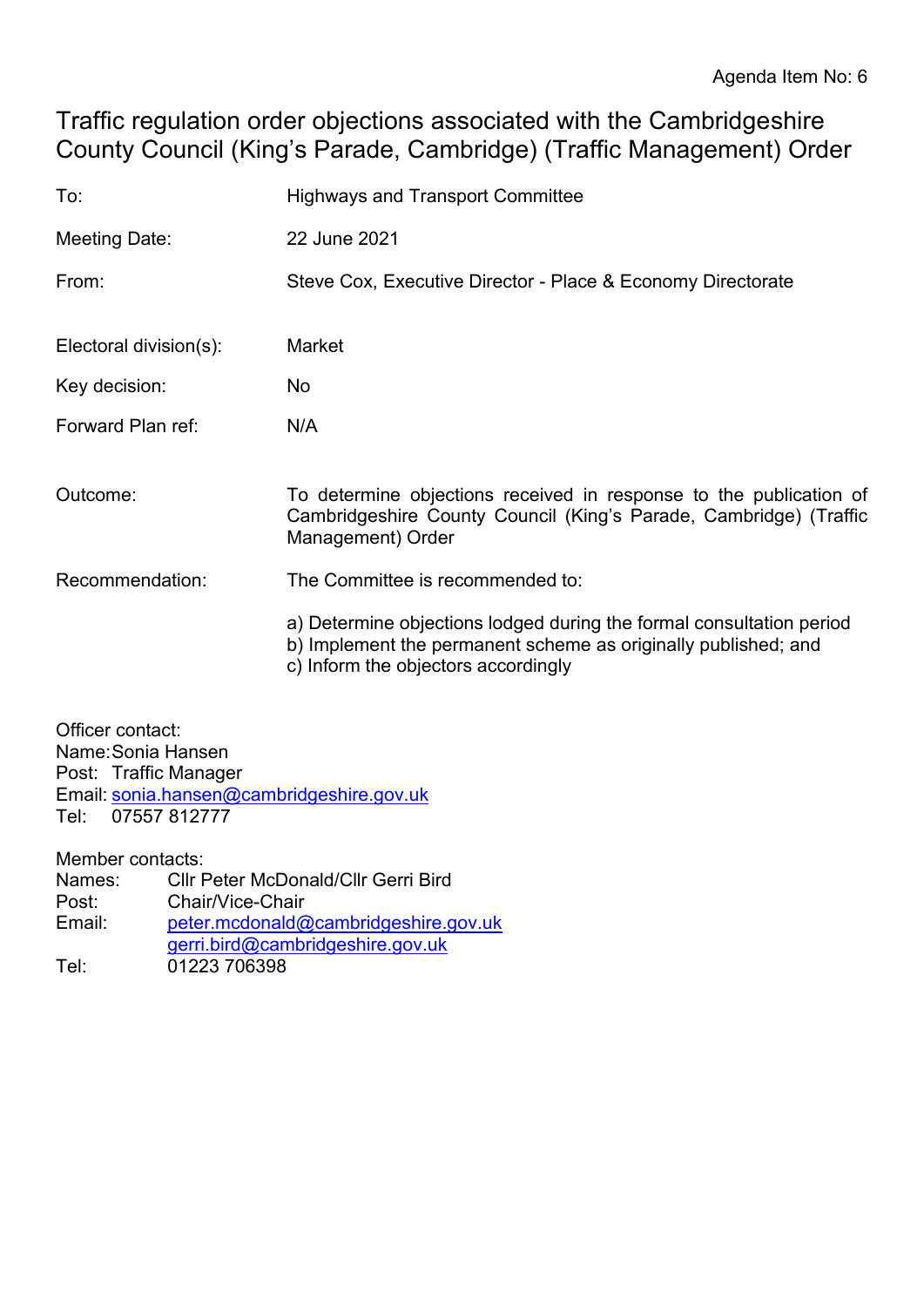## 1. Background

- 1.1 In 2018, Cambridge City Council received advice from the Counter Terrorism Policing personnel within the Eastern Region Special Operations Unit (ERSOU) raising concerns about the potential for a vehicle-based attack in the very busy King's Parade, fronting King's College (Appendix 1). City visitor numbers had risen sharply over a short period from 5 million to 8 million people each year, and this street is also busy year-round with the activities of Cambridge University, local colleges and townsfolk going about their daily business. Whilst there was no specific threat identified to Cambridge, the national level of alert was classified as Severe (meaning that an attack is highly likely), and the advice took in to account learning from the then recent attacks in crowded spaces both in this country and abroad (particularly in London, and Nice).
- 1.2 Access along King's Parade by motor vehicles has been restricted by Traffic Regulation Orders establishing both a Pedestrian Zone, and a Restricted Parking Zone, for many years. These permitted use of on street blue-badge and loading bays, access to private property (including King's College), and for taxis and cyclists (heavily used by both). However, lacking the more physical controls in place elsewhere across the city-centre, the restrictions were widely ignored by many. This resulted in a great deal more traffic in the street than intended and conflict between vehicles, pedestrians, and cyclists.
- 1.3 It was this comparative ease of access by motor traffic, along with large numbers of people in King's Parade that gave cause for security concerns. The specialist advice received followed detailed site visits involving officers from the ERSOU, local policing, City Council, and Cambridgeshire County Highways services, who offered recommendations on how security and public safety might be improved.
- 1.4 Through 2018 and 2019 City Council officers worked with Counter Terrorism Policing personnel in ERSOU, County Council Highways and Greater Cambridge Partnership colleagues to review the concerns raised and recommendations made and identify possible mitigating interventions.
- 1.5 The outcome of this work was a proposal for short-term use of National Barrier Asset type security barrier equipment at either end of King's Parade, similar to that used in other busy UK city-centres including London, Windsor and Edinburgh, to support existing street furniture, and respond to the urgent need identified.
- 1.6 In order to accommodate deliveries to and from local premises a time limited restriction was proposed to cover the period when the street was busiest between 9:30am to 7pm each day, based upon a detailed analysis of footfall numbers in the area during 2018 and 2019. These hours of operation were to be enforced via daily closing and opening of the barrier's swing-arm gate.

### 2. Main Issues

2.1 The existing Temporary Traffic Regulation Order cannot be extended beyond 13<sup>th</sup> July 2021 and therefore needs replacing with a permanent equivalent to provide continued protection to the many thousands of people who use King's Parade throughout the year, particularly considering the UK's national terror threat level. The Chief Constable outlines that the restrictions can be applied at the County /City Council's discretion, depending on the risk and in consultation with the police. A copy of the Chief Constable's recommendation for a permanent order is attached (Appendix 2).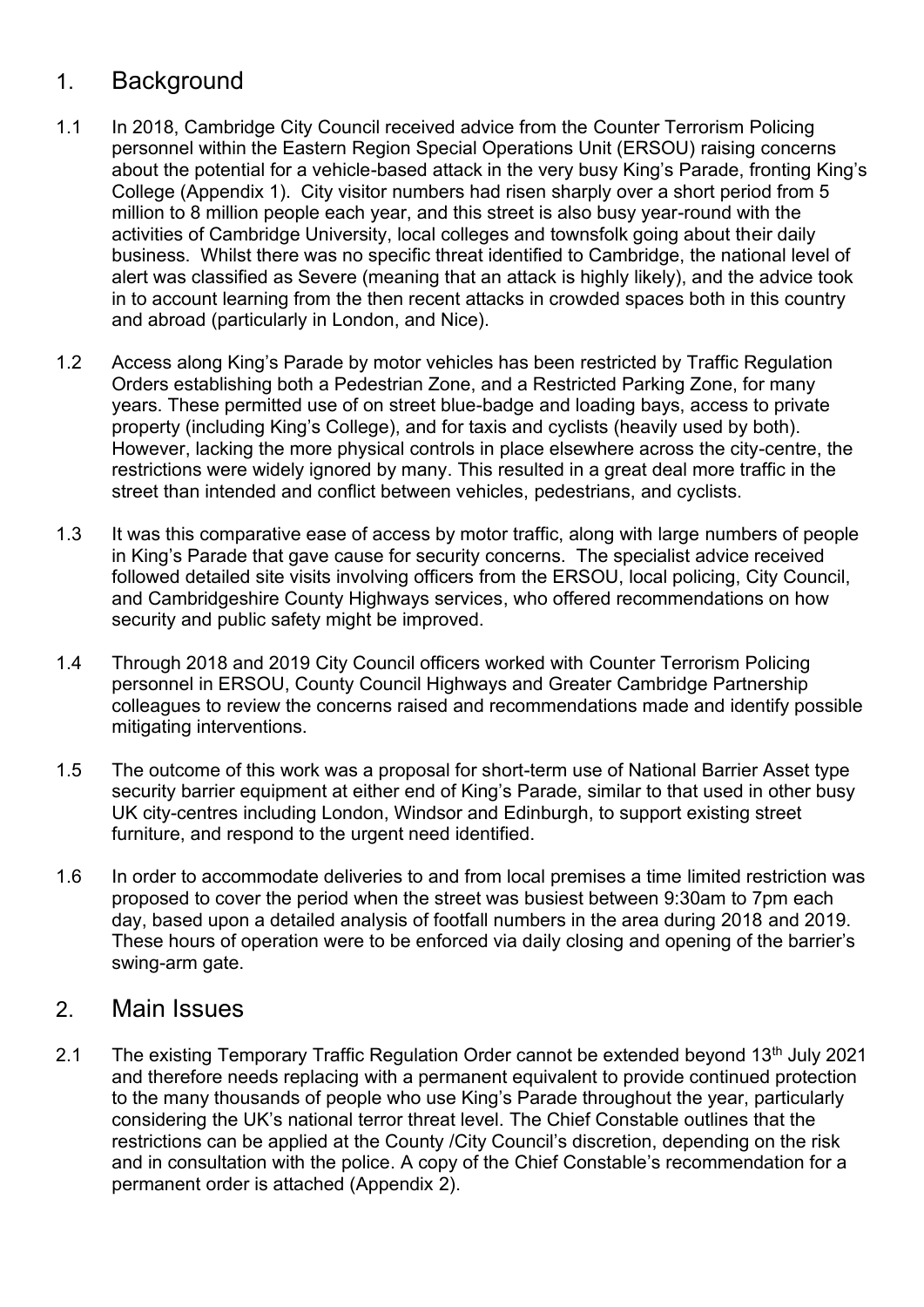- 2.2 Whilst the method of closure does not form part of the statutory process for making the permanent order, a replacement for the temporary barrier, that enhances the streetscape, while providing the adequate level of security required, will be sought by Cambridge City Council.
- 2.3 The Traffic Regulation Order (TRO) procedure is a statutory consultation process that requires the Highway Authority to advertise, in the local press and on-street, a public notice stating the proposal and the reasons for it. The advert invites the public to formally support or object to the proposals in writing within a twenty-one-day notice period.
- 2.4 The TRO was advertised in the Cambridge News on the  $25<sup>th</sup>$  February 2021. The statutory consultation period ran from the 25<sup>th</sup> February to the 18<sup>th</sup> March 2021.
- 2.5 The statutory consultation resulted in 6 objections and one note of support, which have been summarised in the table (Appendix 3) together with officer responses to the objections.
- 3. Alignment with corporate priorities
- 3.1 Communities at the heart of everything we do

The following bullet point sets out details of implications identified by officers:

- Managed traffic access to city centre areas, including pedestrian priority, has been shown to enhance their vitality and local economy over the medium to longer term, benefiting residents, businesses and visitors.
- 3.2 A good quality of life for everyone

The following bullet point sets out details of implications identified by officers:

- Annual visitor numbers to Cambridge are increasing rapidly, bringing significant economic and cultural benefit to the city and surrounding area. The approach proposed aims to maintain safety and quality of life for both residents and visitors to this area of the city, whilst mitigating potential difficulties so far as reasonably practicable.
- 3.3 Helping our children learn, develop and live life to the full

There are no significant implications for this priority.

3.4 Cambridgeshire: a well-connected, safe, clean, green environment

The following bullet point sets out details of implications identified by officers:

- Fewer traffic movements in King's Parade will have benefits in terms of carbon emissions
- 3.5 Protecting and caring for those who need us

The following bullet point sets out details of implications identified by officers: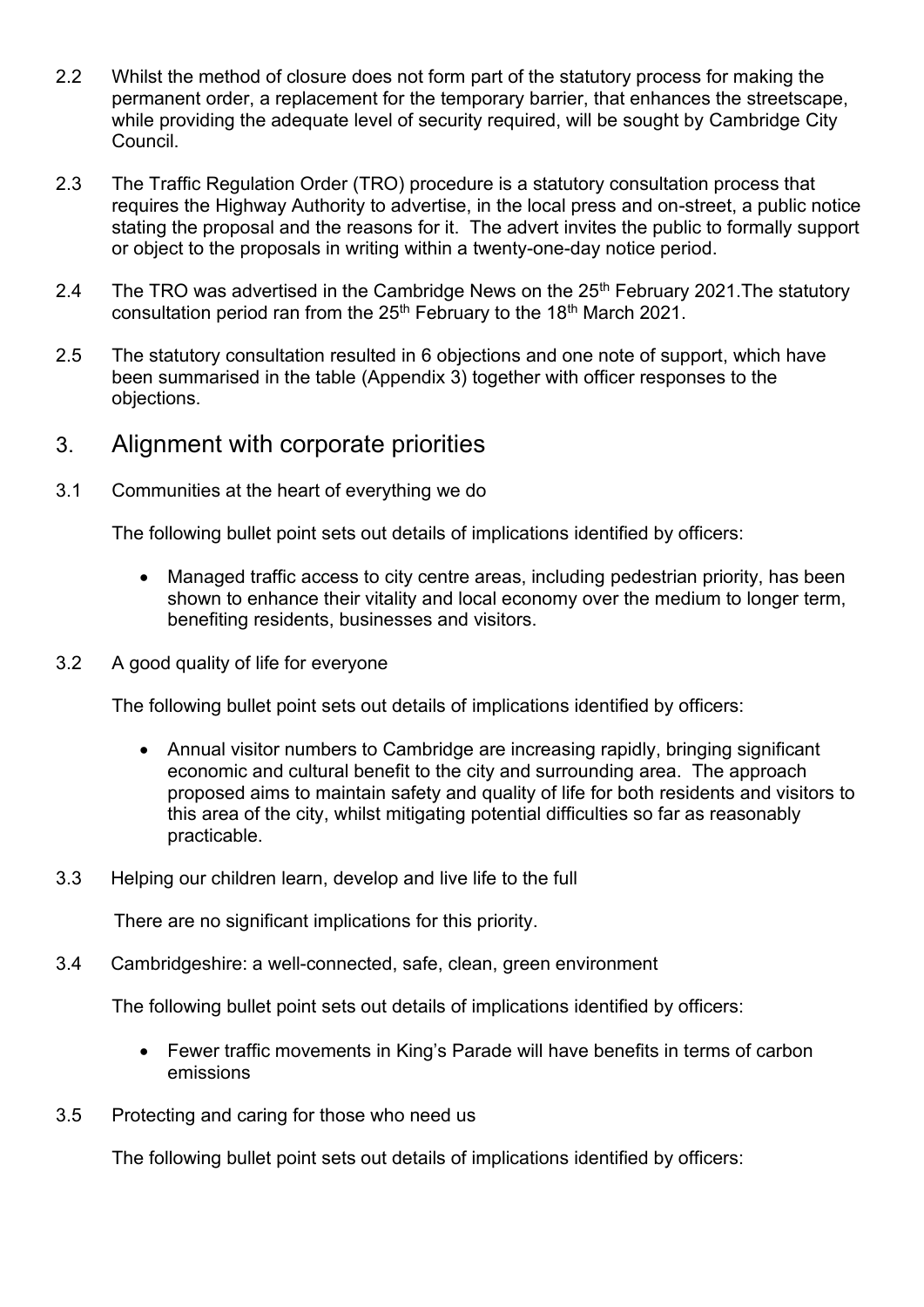• Managed access seeks to balance the needs of tourism, and conservation, with local access and movement; particularly for pedestrians, cyclists, and access for local colleges and businesses whilst maintain public safety and health within the area affected.

## 4. Significant Implications

- 4.1 Resource Implications The necessary staff resources and funding have been secured though the Privately Funded Highway Improvement process.
- 4.2 Procurement/Contractual/Council Contract Procedure Rules Implications There are no significant implications for this priority.
- 4.3 Statutory, Legal and Risk Implications There are no significant implications for this priority.
- 4.4 Equality and Diversity Implications The proposed scheme meets current legislative requirements and, so far as reasonably practicable, continues to make provision for particular needs; including blue badge holders. Where such needs were displaced during the course of the temporary controls alternative provision was provided and will continue if the scheme is made permanent.
- 4.5 Engagement and Communications Implications

The statutory consultees have been engaged including the County and District Councillors, the Police and the Emergency Services. The Police support the proposal, no comments were received from the other emergency services.

Notices were placed in the local press and were also displayed on site. The proposal was made available for viewing online at<http://bit.ly/cambridgeshiretro>

4.6 Localism and Local Member Involvement

The County Councillor Nicola Harrison and District Councillors Tim Bick, Anthony Martinelli, Katie Porrer and Gerri Bird were consulted.

- 4.7 Public Health Implications The proposed scheme is intended to maintain public safety and health within the area affected, whilst still maintaining access to essential services.
- 4.8 Environment and Climate Change Implications on Priority Areas (See further guidance in Appendix 2):
- 4.8.1 Implication 1: Energy efficient, low carbon buildings. **Neutral** Explanation:
- 4.8.2 Implication 2: Low carbon transport. neutral Explanation: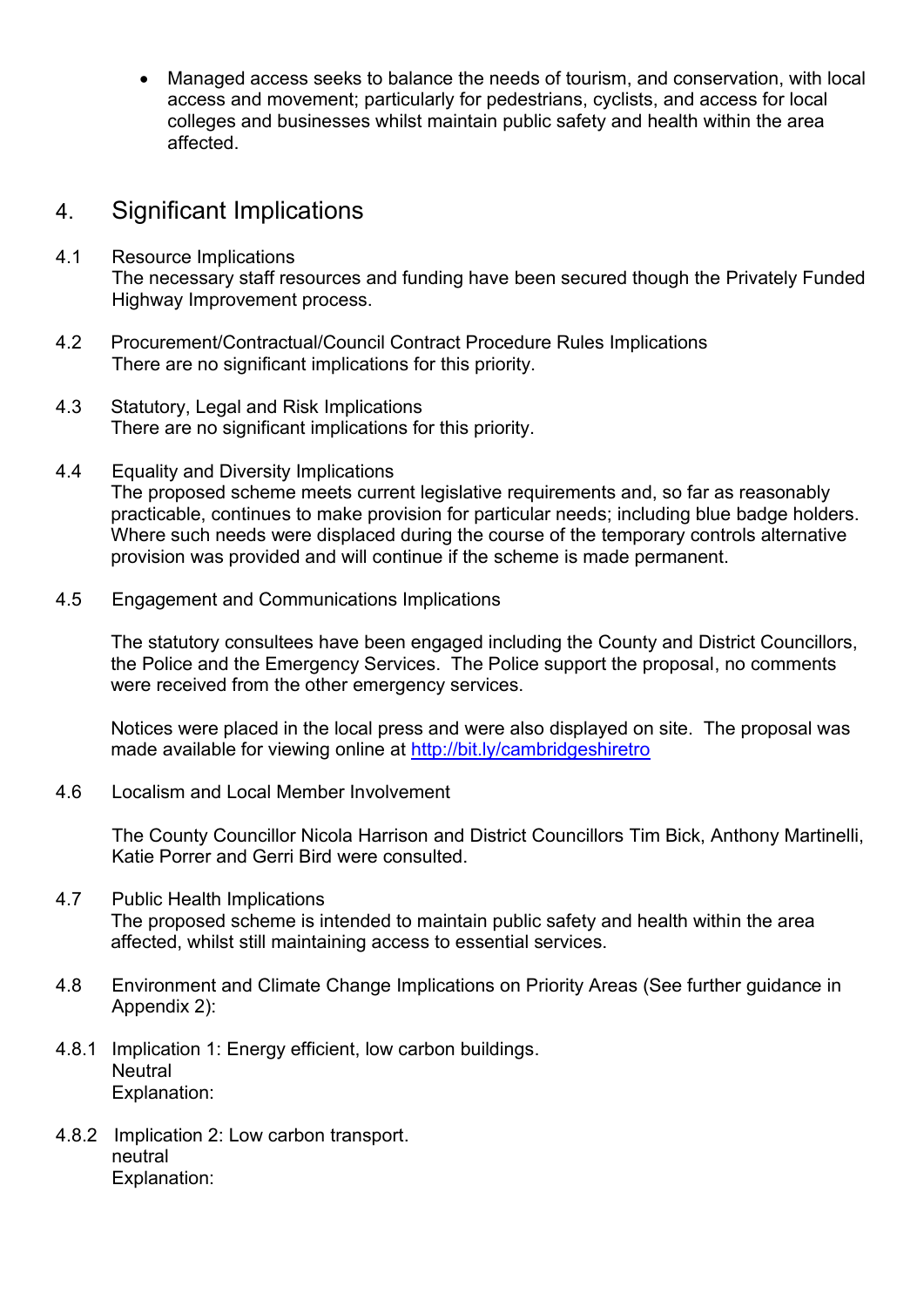- 4.8.3 Implication 3: Green spaces, peatland, afforestation, habitats and land management. neutral Explanation:
- 4.8.4 Implication 4: Waste Management and Tackling Plastic Pollution. neutral Explanation:
- 4.8.5 Implication 5: Water use, availability and management: neutral Explanation:
- 4.8.6 Implication 6: Air Pollution. Positive Explanation: This scheme removes vehicular traffic from the area between 0930 and 1700
- 4.8.7 Implication 7: Resilience of our services and infrastructure and supporting vulnerable people to cope with climate change. neutral Explanation:

Have the resource implications been cleared by Finance? Yes Name of Financial Officer: David Parcell

Have the procurement/contractual/ Council Contract Procedure Rules implications been cleared by the LGSS Head of Procurement? Yes Name of Officer: Henry Swan

Has the impact on statutory, legal and risk implications been cleared by the Council's Monitoring Officer or LGSS Law? Yes Name of Legal Officer: Fiona McMillan

Have the equality and diversity implications been cleared by your Service Contact? Yes Name of Officer: Elsa Evans

Have any engagement and communication implications been cleared by Communications? Yes

Name of Officer: Katy Rogerson

Have any localism and Local Member involvement issues been cleared by your Service Contact? Yes Name of Officer: Richard Lumley

Have any Public Health implications been cleared by Public Health? Yes Name of Officer: Iain Green

If a Key decision, have any Environment and Climate Change implications been cleared by the Climate Change Officer? Not a key decision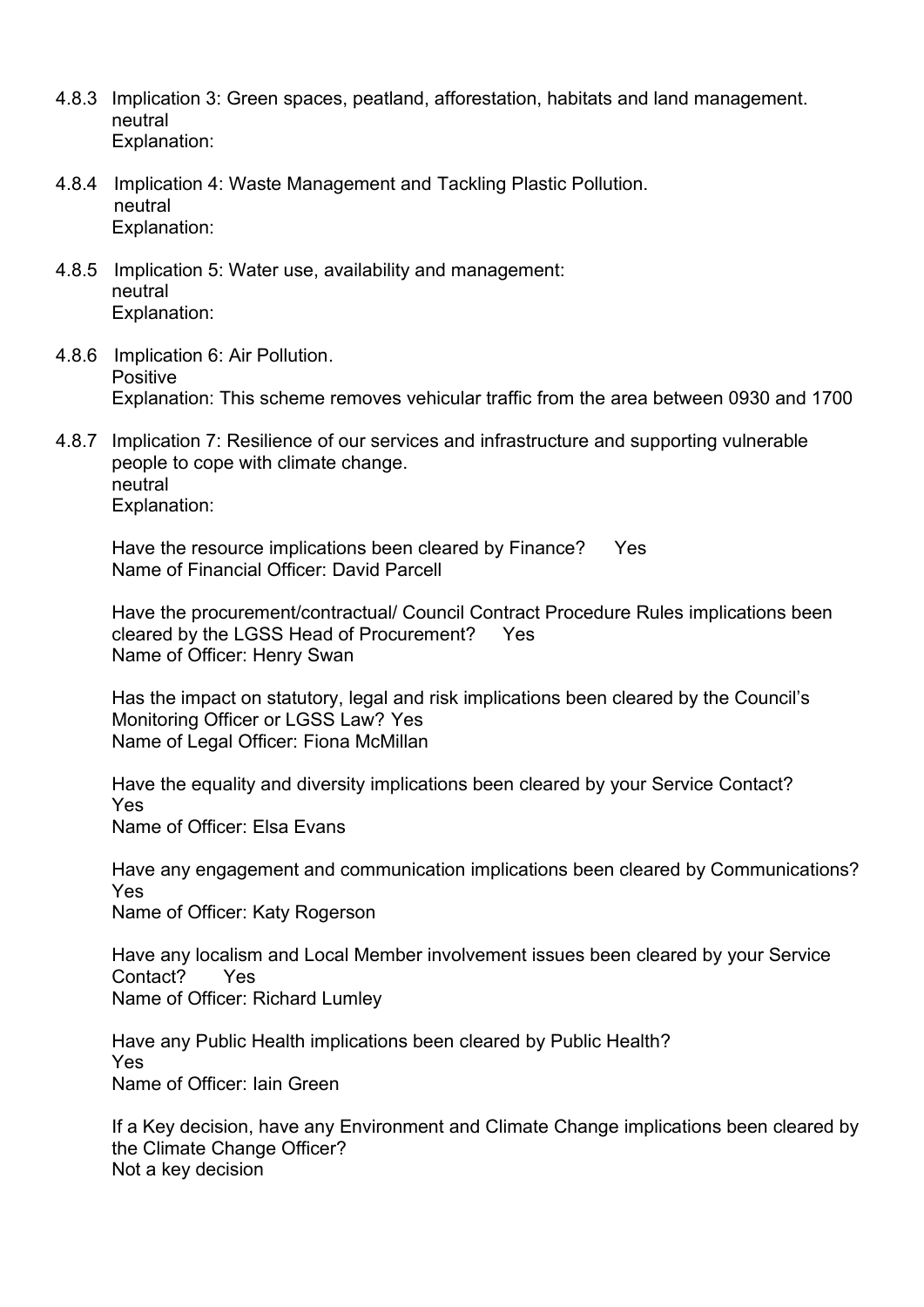Name of Officer:

# 5. Source documents guidance

5.1 Source documents

Consultation responses Draft Traffic Regulation Order Letters of Objection

5.2 Location

Email: [Sharon.Piper@cambridgeshire.gov.uk](mailto:Sharon.Piper@cambridgeshire.gov.uk)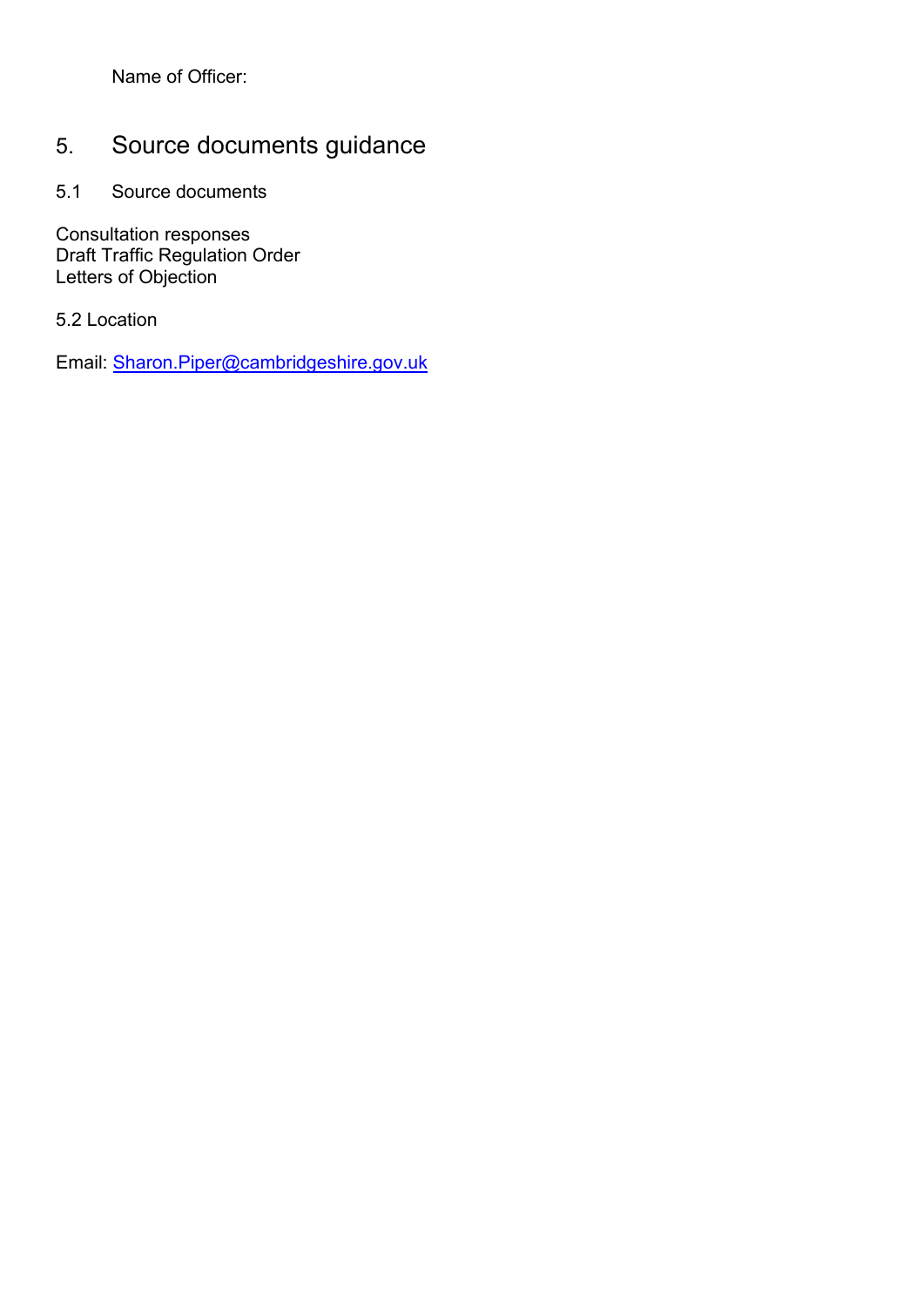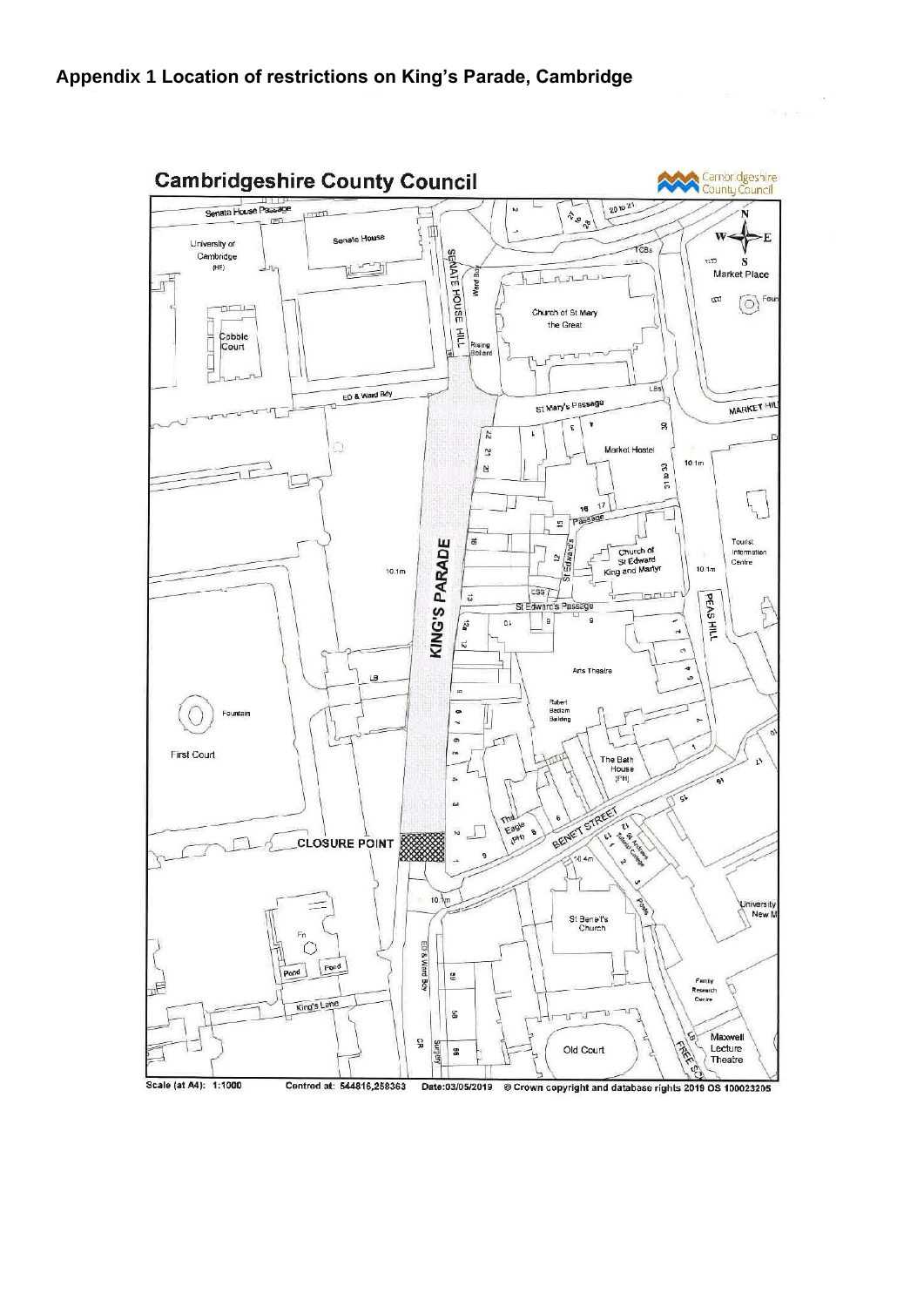#### Appendix 2 Letter of recommendation from Chief Constable





**Creating a safer Cambridgeshire** 

27 January 2021

Mr Richard Lumley Assistant Director for Highways Cambridgeshire County Council Shire Hall Castle Hill Cambridge CB3 0AP

Dear Richard

#### RECOMMENDATION FOR A PERMANENT ANTI-TERRORISM TRAFFIC REGULATION ORDER AT KING'S PARADE, CAMBRIDGE CITY CENTRE

at Cambridge City Council to On 23 October 2019 I wrote to recommend the implementation of a temporary Anti-Terrorism Traffic Regulation Order (ATTRO) at King's Parade, in accordance with Sections 14 and 22 of the Road Traffic Regulation Act 1984. The ATTRO was subsequently made and brought into operation on 13 January 2020 for a period of 18 months, meaning it is due to expire on 12 July 2021.

In my letter I stated it was likely the temporary ATTRO would need to be made permanent when it expired and the City Council has since requested that a formal recommendation be made to this effect. Consequently, discussions about the matter have taken place between the City and County Councils, Counter Terrorism Security Advisors (CTSAs) and the Centre for the Protection of National Infrastructure (CPNI). Feedback from the public and other stakeholders on the existing arrangements and their proposed continuation have been considered during these discussions.

The national terrorism threat level is currently set to SEVERE, which means an attack in the UK is considered highly likely. Unfortunately, the threat shows no sign of abating and the national level has never fallen below SUBSTANTIAL since it was first published in August 2006. In addition, the Vehicle-As-A-Weapon (VAAW) attack methodology continues to be a preferred tactic for many terrorists as it can be deployed with relative ease and has the potential to cause significant casualties.

Presently, there is no intelligence which indicates there is a specific threat to King's Parade and footfall is somewhat lower than normal due to the ongoing impact of the coronavirus pandemic. However it is reasonable to assume that crowds will return when it is safe to do so and reach pre-pandemic levels. Moreover, the area remains an iconic location and would be vulnerable to the overarching terrorist threat if the current restrictions were removed.

Considering these factors, the continuation of vehicle restrictions at King's Parade remains a precautionary and proportionate protective security measure. I therefore recommend that a permanent ATTRO be made in accordance with Sections 1 and 22C of the of the Road Traffic Regulation Act 1984, as amended by the Civil Contingencies Act 2004 and Counter Terrorism and Border Security Act 2019. The restrictions contained in the order should apply to all vehicular traffic and are deemed necessary to: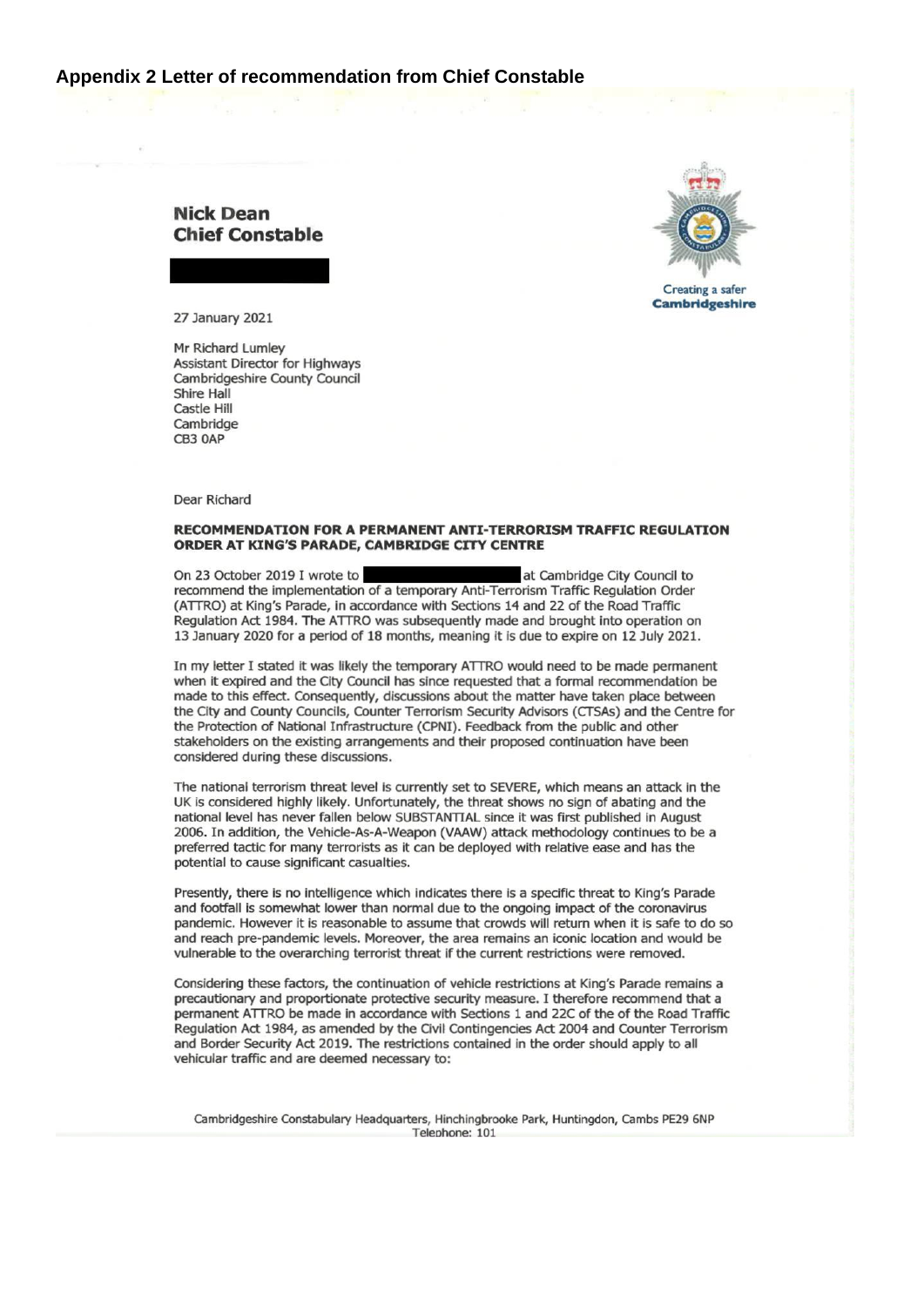avoid or reduce, or reduce the likelihood of, danger connected with terrorism, and; prevent or reduce damage connected with terrorism.  $\bullet$ 

The order should govern access to the road on King's Parade from its junction with Bene't Street to its northern boundary with Senate House Hill. As the current temporary ATTRO expires on 12 July 2021, the permanent order should be introduced as soon as practicable but no later than 13 July 2021. It should also prohibit vehicular access to the area each day between 0930 and 1900 hours, including weekends and bank holidays.

It is important to note that the restrictions on the road do not have to be enforced for the entire duration specified in the order. As the County and City Councils oversee the ATTRO and its day-to-day implementation, they can apply the restrictions at their discretion in accordance with their assessment of the risk. Consequently, I recommend that both parties and Cambridgeshire Constabulary enter into a Service Level Agreement (SLA) which clarifies how this discretion will be exercised in practice. If there is a desire to enter into such an agreement, the CTSAs can support both you and the City Council with this piece of work.

ATTROs were introduced to help keep people safe from the threat of terrorism therefore I fully support their continued use in this instance. Thank you in advance for your consideration of this matter.

Yours sincerely



Nick Dean **Chief Constable** 



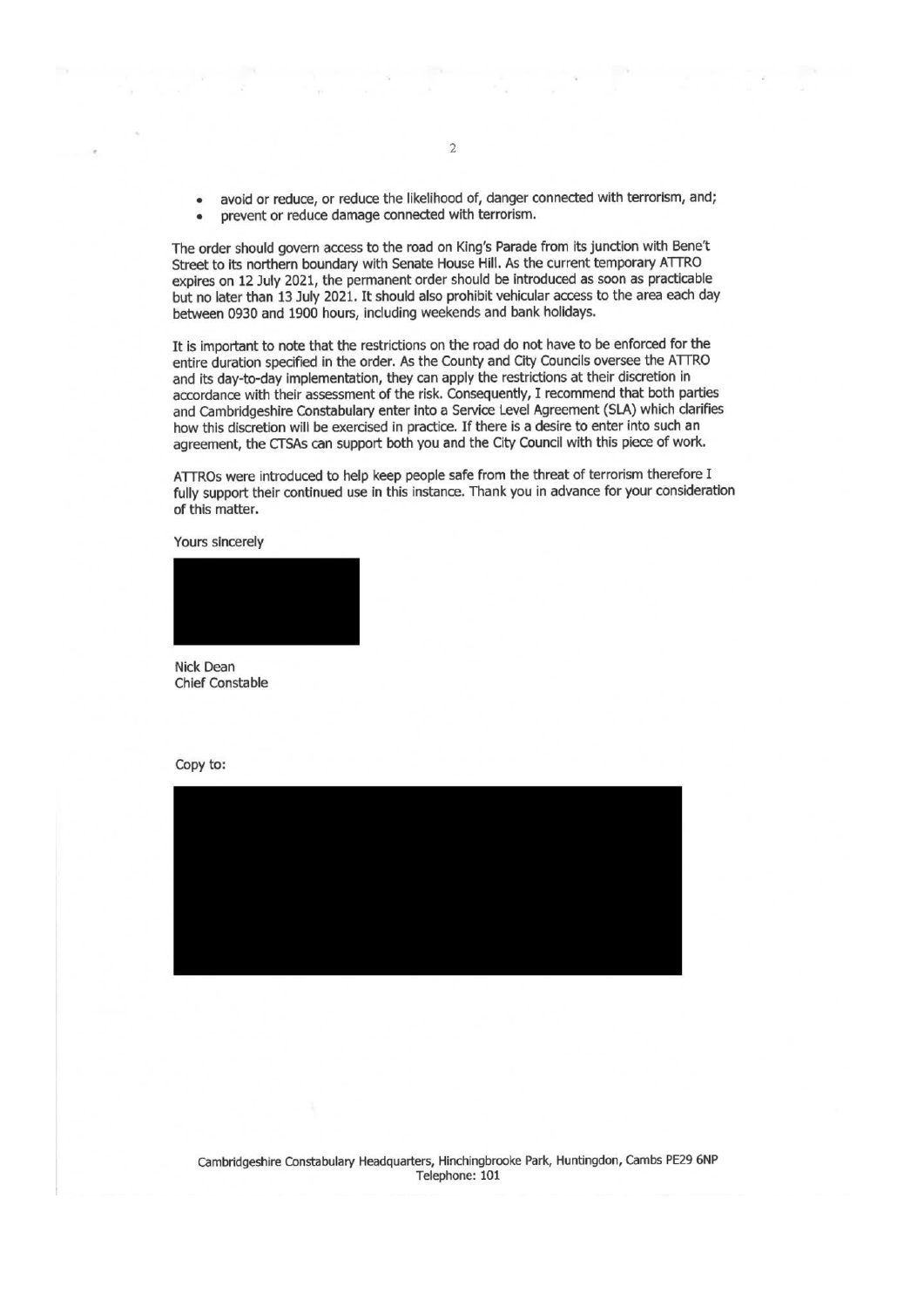## **Appendix 3 Objections/Comments**

|                | <b>OBJECTION/COMMENT</b>                                                                                                                                                         | <b>OFFICER RESPONSE</b>                                                                                                                                                                                                                                                                                                                                                                                                                                                                                                                                                                                                                                                                                                                                                                                                                                                                                                                                                                                                                                     |
|----------------|----------------------------------------------------------------------------------------------------------------------------------------------------------------------------------|-------------------------------------------------------------------------------------------------------------------------------------------------------------------------------------------------------------------------------------------------------------------------------------------------------------------------------------------------------------------------------------------------------------------------------------------------------------------------------------------------------------------------------------------------------------------------------------------------------------------------------------------------------------------------------------------------------------------------------------------------------------------------------------------------------------------------------------------------------------------------------------------------------------------------------------------------------------------------------------------------------------------------------------------------------------|
| $\sqrt{1}$     | This proposal is fully supported.                                                                                                                                                | <b>Noted</b>                                                                                                                                                                                                                                                                                                                                                                                                                                                                                                                                                                                                                                                                                                                                                                                                                                                                                                                                                                                                                                                |
| $\overline{2}$ | Objection: Gap too small for cyclists, danger to<br>peds using the same gap, closure stays on too<br>late, barrier not needed post covid                                         | A full Road Safety Audit was<br>undertaken prior to and following the<br>scheme's introduction, with<br>recommendations acted upon, there<br>has been little change in the level of<br>personal injury accidents reported.<br>Whilst there is considerable public<br>support for a shorter operational<br>period some respondents too favour<br>an extension. Over half of local<br>businesses suggest they have been<br>able to schedule deliveries around the<br>existing restrictions. It is therefore<br>suggested that the existing timings<br>remain best suited year-round and<br>should continue for the time being.<br>As lock-down restrictions were eased<br>over the summer of 2020, many re-<br>opened businesses sought to provide<br>additional outside seating in order to<br>safely welcome back customers.<br>Resuming daily barrier operations<br>assisted a number of local cafes and<br>restaurants along King's Parade as<br>people returned to the city centre, and<br>the broader benefits of the scheme<br>became more noticeable. |
| 3              | Objection: Closure stays on too late, barrier not<br>cyclist-friendly                                                                                                            | See response 2 re timings and safety                                                                                                                                                                                                                                                                                                                                                                                                                                                                                                                                                                                                                                                                                                                                                                                                                                                                                                                                                                                                                        |
| <b>4</b>       | Objection: Wants adequate cycle channels on<br>both sides of barrier                                                                                                             | <b>Permanent Traffic Regulation Orders</b><br>can be reviewed, rescinded and<br>replaced, the potential for<br>amendments or modifications should<br>be raised with the City Council.                                                                                                                                                                                                                                                                                                                                                                                                                                                                                                                                                                                                                                                                                                                                                                                                                                                                       |
| $\frac{5}{6}$  | Wants closure hours reduced to 10 - 4                                                                                                                                            | See response 2 re timings                                                                                                                                                                                                                                                                                                                                                                                                                                                                                                                                                                                                                                                                                                                                                                                                                                                                                                                                                                                                                                   |
|                | 2 Objections: Minimal threat, wouldn't stop<br>pedestrian bomber, hazardous for pedestrians<br>and cyclists, impedes deliveries, limits disabled<br>access, aesthetic vandalism. | The Police specialist advisors remain<br>supportive of continued controls, with<br>the national threat level from<br>international terrorism increasing from<br>Substantial to Severe (meaning that<br>an attack is highly likely) in November<br>2020. The controls are specifically<br>aimed at preventing vehicle born<br>attacks in a busy public space easily<br>accessed by traffic.<br>See response 2 re safety<br>The existing barrier equipment<br>introduced has limitations but also                                                                                                                                                                                                                                                                                                                                                                                                                                                                                                                                                             |